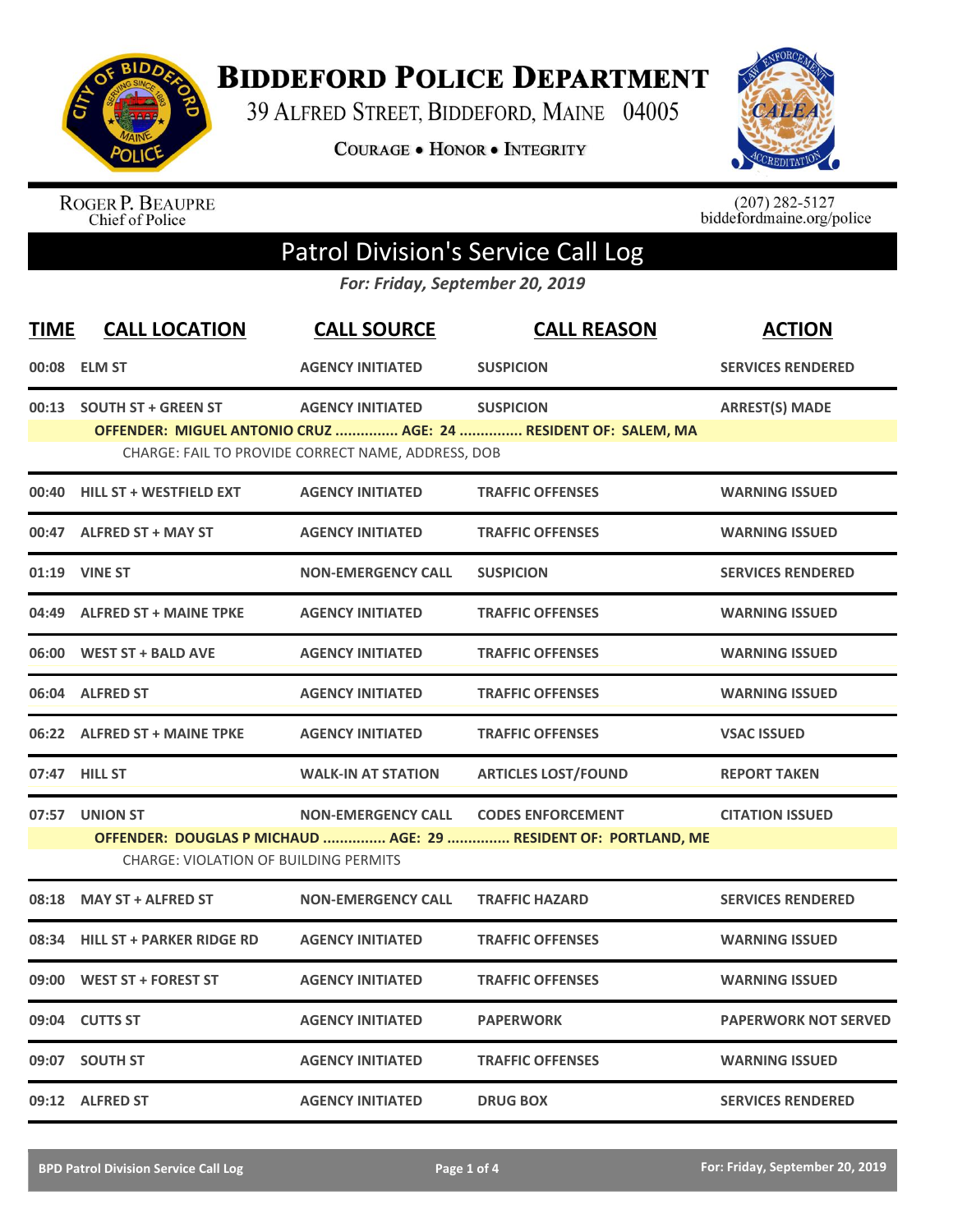| <b>TIME</b> | <b>CALL LOCATION</b>                                                                 | <b>CALL SOURCE</b>                                   | <b>CALL REASON</b>                                                      | <b>ACTION</b>            |
|-------------|--------------------------------------------------------------------------------------|------------------------------------------------------|-------------------------------------------------------------------------|--------------------------|
|             | 09:14 CUTTS ST                                                                       | <b>NON-EMERGENCY CALL</b>                            | <b>CODES ENFORCEMENT</b>                                                | <b>SERVICES RENDERED</b> |
|             | 09:31 MEDICAL CENTER DR<br>OFFENDER: MARTIN BEYLIN  AGE: 40  RESIDENT OF: BUXTON, ME | <b>NON-EMERGENCY CALL</b>                            | <b>VIOL PROTECTION FROM ABUSE</b>                                       | <b>ARREST(S) MADE</b>    |
|             |                                                                                      | <b>CHARGE: VIOLATING PROTECTION FROM ABUSE ORDER</b> |                                                                         |                          |
|             | 09:34 ELM ST                                                                         | <b>NON-EMERGENCY CALL</b>                            | <b>TRESPASSING</b>                                                      | <b>SERVICES RENDERED</b> |
|             | 09:36 SOUTH ST + WADLIN RD                                                           | <b>AGENCY INITIATED</b>                              | <b>TRAFFIC OFFENSES</b>                                                 | <b>VSAC ISSUED</b>       |
|             | 09:38 POOL ST                                                                        | <b>NON-EMERGENCY CALL</b>                            | <b>ALL OTHER</b>                                                        | <b>SERVICES RENDERED</b> |
| 09:39       | <b>MAY ST</b>                                                                        | <b>NON-EMERGENCY CALL</b>                            | <b>INTEL</b>                                                            | <b>SERVICES RENDERED</b> |
| 10:04       | <b>POOL ST + DUFFYS WAY</b>                                                          | <b>AGENCY INITIATED</b>                              | <b>TRAFFIC OFFENSES</b>                                                 | <b>VSAC ISSUED</b>       |
|             | 10:13 HILL ST                                                                        | <b>E-911 CALL</b>                                    | <b>WARRANT ARREST</b>                                                   | <b>ARREST(S) MADE</b>    |
|             | <b>CHARGE: WARRANT ARREST</b>                                                        |                                                      | OFFENDER: SAMANTHA SHANTAE BULLOCK  AGE: 22  RESIDENT OF: BIDDEFORD, ME |                          |
|             | 10:13 ALFRED ST                                                                      | <b>NON-EMERGENCY CALL</b>                            | <b>SUSPICION</b>                                                        | <b>SERVICES RENDERED</b> |
|             | 10:32 PROSPECT ST + HARRISON AVE                                                     | <b>OTHER</b>                                         | <b>PASS STOPPED SCHOOL BUS</b>                                          | <b>SERVICES RENDERED</b> |
| 11:00       | <b>SOUTH ST</b>                                                                      | <b>OTHER</b>                                         | <b>CREATE OFFENSE</b>                                                   | <b>REPORT TAKEN</b>      |
|             | 11:09 SOUTH ST                                                                       | <b>AGENCY INITIATED</b>                              | <b>TRAFFIC OFFENSES</b>                                                 | <b>WARNING ISSUED</b>    |
|             | 11:15 CLEAVES ST                                                                     | <b>AGENCY INITIATED</b>                              | <b>PAPERWORK</b>                                                        | <b>PAPERWORK SERVED</b>  |
|             | 11:16 WATER ST                                                                       | <b>NON-EMERGENCY CALL</b>                            | <b>PARKING COMPLAINT</b>                                                | <b>SERVICES RENDERED</b> |
|             | 11:20 WASHINGTON ST                                                                  | <b>NON-EMERGENCY CALL</b>                            | PUBLIC URINATION OR DEFECATIO                                           | <b>SERVICES RENDERED</b> |
|             | 11:23 GREEN ST                                                                       | <b>E-911 CALL</b>                                    | <b>DISTURBANCE / NOISE</b>                                              | <b>SERVICES RENDERED</b> |
|             | 11:27 POOL ST                                                                        | <b>AGENCY INITIATED</b>                              | <b>TRAFFIC OFFENSES</b>                                                 | <b>WARNING ISSUED</b>    |
|             | 11:42 WASHINGTON ST                                                                  | <b>NON-EMERGENCY CALL</b>                            | <b>TRESPASSING</b>                                                      | <b>SERVICES RENDERED</b> |
|             | 12:13 ALFRED ST                                                                      | <b>AGENCY INITIATED</b>                              | <b>SUSPICION</b>                                                        | <b>REPORT TAKEN</b>      |
|             | 12:25 WENTWORTH ST                                                                   | <b>E-911 CALL</b>                                    | <b>CHECK WELFARE</b>                                                    | <b>SERVICES RENDERED</b> |
|             | 12:34 MAIN ST                                                                        | <b>NON-EMERGENCY CALL</b>                            | <b>ARTICLES LOST/FOUND</b>                                              | <b>SERVICES RENDERED</b> |
|             |                                                                                      |                                                      |                                                                         |                          |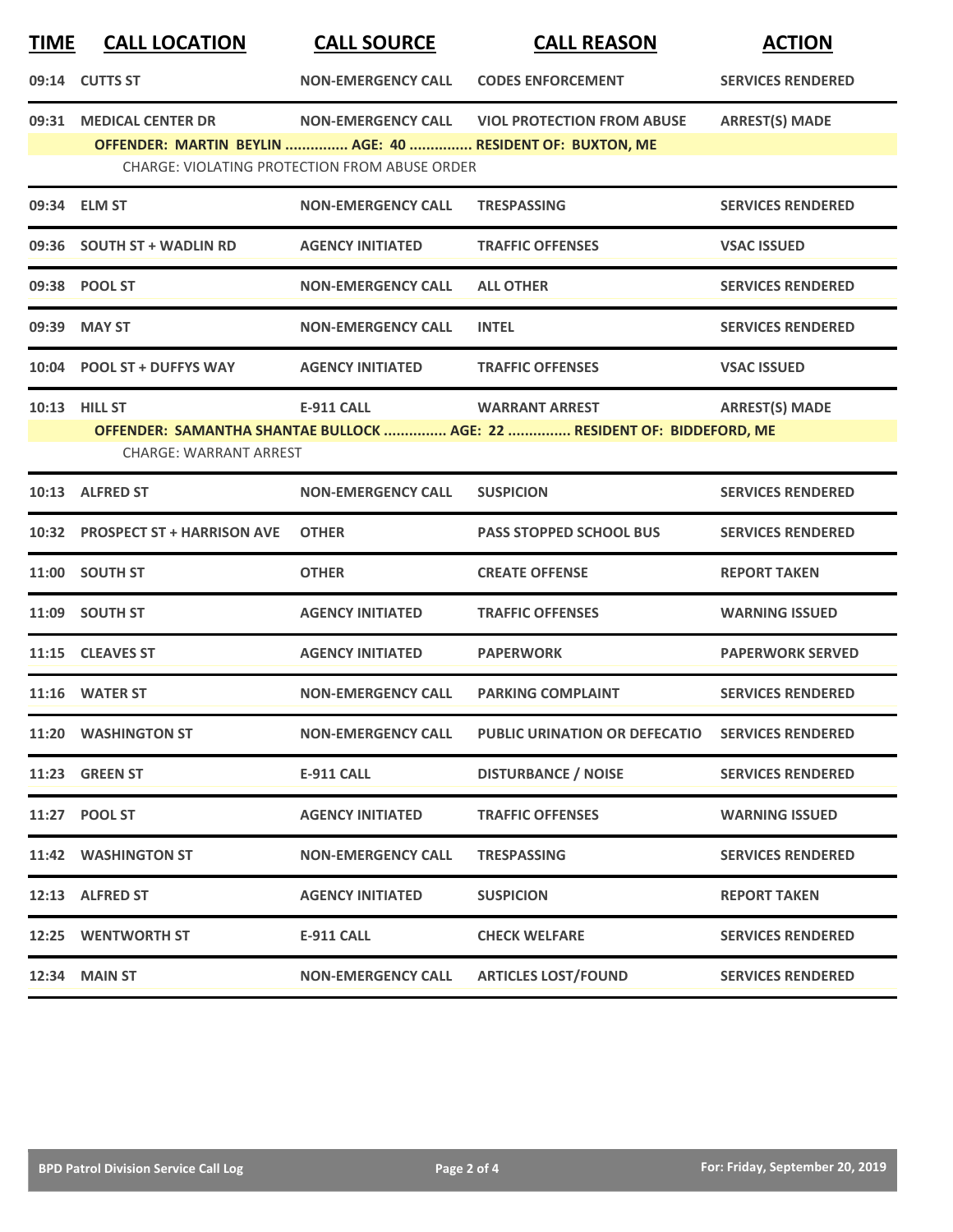| <b>TIME</b> | <b>CALL LOCATION</b>                                                           | <b>CALL SOURCE</b>                                                                                      | <b>CALL REASON</b>                                                             | <b>ACTION</b>                |
|-------------|--------------------------------------------------------------------------------|---------------------------------------------------------------------------------------------------------|--------------------------------------------------------------------------------|------------------------------|
| 12:35       | <b>PARKVIEW CT</b>                                                             |                                                                                                         | NON-EMERGENCY CALL RECOVERED STOLEN PROPERTY                                   | <b>ARREST(S) MADE</b>        |
|             |                                                                                |                                                                                                         | OFFENDER: MOHAMMED HAYDE ABDULHU ALAHMEDI  AGE: 21  RESIDENT OF: GORHAM, ME    |                              |
|             | <b>CHARGE: VIOLATING CONDITION OF RELEASE</b><br><b>CHARGE: WARRANT ARREST</b> |                                                                                                         |                                                                                |                              |
|             |                                                                                |                                                                                                         | OFFENDER: MUHAMMED SADIQ ZOHER AL RAMMAHI  AGE: 20  RESIDENT OF: BIDDEFORD, ME |                              |
|             |                                                                                | CHARGE: OPERATING WHILE LICENSE SUSPENDED OR REVOKED<br>CHARGE: ILLEGALLY TRANSPORTING DRUGS BY A MINOR |                                                                                |                              |
|             | <b>CHARGE: VIOLATING CONDITION OF RELEASE</b>                                  |                                                                                                         |                                                                                |                              |
|             | 12:35 ALFRED ST                                                                | <b>WALK-IN AT STATION</b>                                                                               | <b>COURT ORDERED CHECK IN</b>                                                  | <b>SERVICES RENDERED</b>     |
|             | 12:52 BIRCH ST                                                                 | <b>WALK-IN AT STATION</b>                                                                               | <b>SUSPICION</b>                                                               | <b>REPORT TAKEN</b>          |
|             | 12:59 WASHINGTON ST                                                            | <b>E-911 CALL</b>                                                                                       | <b>DRINKING IN PUBLIC</b>                                                      | <b>SERVICES RENDERED</b>     |
|             | 13:05 BARRA RD                                                                 | <b>NON-EMERGENCY CALL</b>                                                                               | ATTEMPTED/THREATENED SUICIDE FIELD INTERVIEW                                   |                              |
|             | 13:06 ALFRED ST                                                                | <b>NON-EMERGENCY CALL</b>                                                                               | <b>SUSPICION</b>                                                               | <b>REFERRED OTHER AGENCY</b> |
|             | 13:28 PARKVIEW CT                                                              | <b>NON-EMERGENCY CALL</b>                                                                               | <b>DISTURBANCE / NOISE</b>                                                     | <b>REPORT TAKEN</b>          |
|             | 13:32 HILL ST                                                                  | <b>AGENCY INITIATED</b>                                                                                 | <b>JUVENILE OFFENSES</b>                                                       | <b>SERVICES RENDERED</b>     |
|             | 13:37 LINDALE AVE                                                              | <b>E-911 CALL</b>                                                                                       | <b>TRESPASSING</b>                                                             | <b>SERVICES RENDERED</b>     |
|             | 15:04 MAIN ST                                                                  | <b>NON-EMERGENCY CALL</b>                                                                               | <b>SUSPICION</b>                                                               | <b>SERVICES RENDERED</b>     |
|             | 15:31 WEST MYRTLE ST                                                           | <b>NON-EMERGENCY CALL</b>                                                                               | <b>ASSIST PD AGENCY</b>                                                        | <b>SERVICES RENDERED</b>     |
|             | 15:43 BOULDER WAY                                                              | <b>NON-EMERGENCY CALL</b>                                                                               | <b>SHOPLIFTING</b>                                                             | <b>CITATION ISSUED</b>       |
|             |                                                                                |                                                                                                         | OFFENDER: PAMELA JEAN GAGNE  AGE: 47  RESIDENT OF: SACO, ME                    |                              |
|             |                                                                                | CHARGE: THEFT BY UNAUTHORIZED TAKING OR TRANSFER - SHOPLIFTING                                          |                                                                                |                              |
|             | 15:54 ELM ST + PRECOURT ST                                                     | <b>WALK-IN AT STATION</b>                                                                               | <b>SUSPICION</b>                                                               | <b>SERVICES RENDERED</b>     |
|             | 16:17 MAINE TPKE                                                               | <b>E-911 CALL</b>                                                                                       | 911 MISUSE                                                                     | <b>SERVICES RENDERED</b>     |
| 16:25       | <b>MAIN ST</b>                                                                 | <b>NON-EMERGENCY CALL</b>                                                                               | <b>ATTEMPTED/THREATENED SUICIDE</b>                                            | <b>NO ACTION REQUIRED</b>    |
|             | <b>16:32 PRECOURT ST + MOUNTAIN RD</b>                                         | <b>AGENCY INITIATED</b>                                                                                 | <b>TRAFFIC OFFENSES</b>                                                        | <b>WARNING ISSUED</b>        |
|             | 17:07 FREE ST                                                                  | <b>WALK-IN AT STATION</b>                                                                               | <b>THEFT</b>                                                                   | <b>CIVIL COMPLAINT</b>       |
| 17:09       | <b>MAPLEWOOD AVE</b>                                                           | <b>NON-EMERGENCY CALL</b>                                                                               | <b>ARTICLES LOST/FOUND</b>                                                     | <b>SERVICES RENDERED</b>     |
|             | 17:54 ALFRED ST                                                                | <b>NON-EMERGENCY CALL</b>                                                                               | <b>SUSPICION</b>                                                               | <b>SERVICES RENDERED</b>     |
|             | 18:53 WEST ST                                                                  | <b>NON-EMERGENCY CALL</b>                                                                               | <b>ANIMAL COMPLAINT</b>                                                        | <b>SERVICES RENDERED</b>     |
|             | 18:56 SOUTH ST + STATE ST                                                      | <b>E-911 CALL</b>                                                                                       | <b>SUSPICION</b>                                                               | <b>SERVICES RENDERED</b>     |